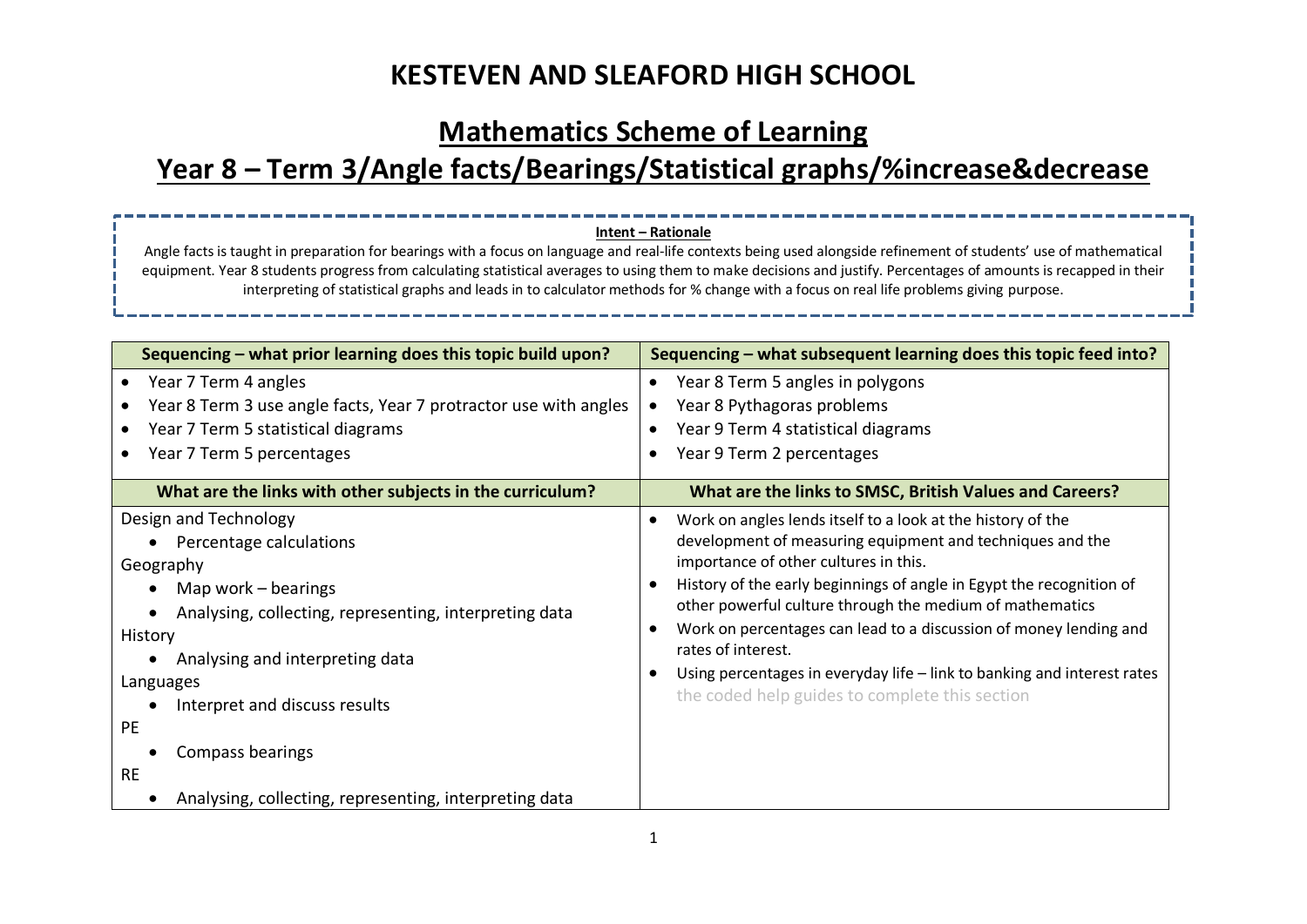| <b>PSHE</b><br>Analysing, collecting, representing, interpreting data<br>Science<br>Data handling<br>٠<br>Percentage calculations                                                                                                                                                                                                                                                                                                                                                                                                                                                                                                                                                                                                                                                                                                                                                                                                                               |                                                                                                                                                            |
|-----------------------------------------------------------------------------------------------------------------------------------------------------------------------------------------------------------------------------------------------------------------------------------------------------------------------------------------------------------------------------------------------------------------------------------------------------------------------------------------------------------------------------------------------------------------------------------------------------------------------------------------------------------------------------------------------------------------------------------------------------------------------------------------------------------------------------------------------------------------------------------------------------------------------------------------------------------------|------------------------------------------------------------------------------------------------------------------------------------------------------------|
| What are the opportunities for developing literacy skills and<br>developing learner confidence and enjoyment in reading?                                                                                                                                                                                                                                                                                                                                                                                                                                                                                                                                                                                                                                                                                                                                                                                                                                        | What are the opportunities for developing mathematical skills?                                                                                             |
| Why do Buses Come in Threes? by Rob Eastaway and Jeremy<br>Wyndham                                                                                                                                                                                                                                                                                                                                                                                                                                                                                                                                                                                                                                                                                                                                                                                                                                                                                              | Use of mathematical equipment protractor and compass<br>$\bullet$<br>New language introduced: depreciation, angle of elevation,<br>comparing distributions |
| Age 13+                                                                                                                                                                                                                                                                                                                                                                                                                                                                                                                                                                                                                                                                                                                                                                                                                                                                                                                                                         |                                                                                                                                                            |
| With a foreword by Tim Rice, this book will change the way you see<br>the world. Why is it better to buy a lottery ticket on a Friday? Why<br>are showers always too hot or too cold? And what's the connection<br>between a rugby player taking a conversion and a tourist trying to<br>get the best photograph of Nelson's Column? These and many<br>other fascinating questions are answered in this entertaining and<br>highly informative book, which is ideal for anyone wanting to<br>remind themselves - or discover for the first time - that maths is<br>relevant to almost everything we do. Dating, cooking, travelling by<br>car, gambling and even life-saving techniques have links with<br>intriguing mathematical problems, as you will find explained here.<br>Whether you have a PhD in astrophysics or haven't touched a<br>maths problem since your school days, this book will give you a<br>fresh understanding of the world around you. |                                                                                                                                                            |

# **Mathematics Scheme of Learning**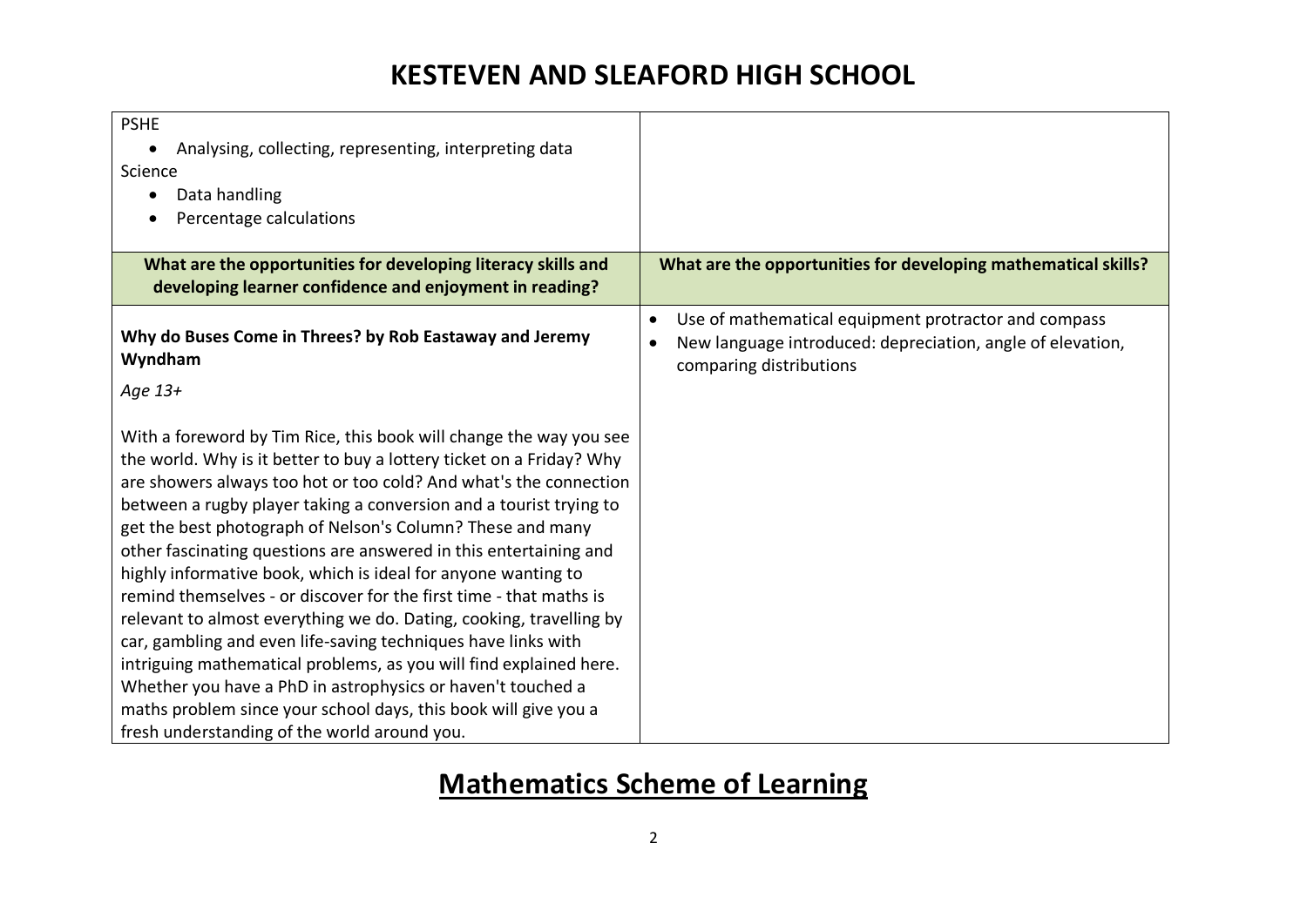### **Year 8 – Term 3**

### **Intent – Concepts**

### **What knowledge will students gain and what skills will they develop as a consequence of this topic? National Curriculum reference**

• Identify and name all types of angles formed by parallel lines and a transversal. Use all known angle facts to calculate unknown angles, justifying reasons. Classify special quadrilaterals based on their properties. Find unknown angles using properties of quadrilaterals, e.g. that opposite angles in parallelograms are equal, or that the diagonals of a kite are perpendicular. Reason about what a shape must be from given angle properties, e.g. "My shape is a quadrilateral and the diagonals are perpendicular to each other, what could it be? What if the diagonals also bisect each other?" Solve problems using angles, including forming equations, e.g. the base angles of an isosceles triangle are x°, the other angle is twice as big, calculate the angles. Understand and use alternate and corresponding angles on parallel lines. Derive and use the sum of angles in a triangle (e.g. to deduce and use the angle sum in any polygon, and to derive properties of regular polygons).

• Plot scatter graphs, including choosing appropriate scales, this should include graphs where variables take negative values e.g. temperature. Describe the correlation observed, and interpret this in the context of the data set e.g. 'the greater the… the lower the … Understand the difference between correlation and causation and that correlation refers to linear relationships; there may be a relationship between variables, but this does not necessarily equate to a correlation. Find (by eye) and use lines of best fit to interpolate for scatter graphs. Understand the risks of extrapolation

#### **Know**

To calculate angles in parallel lines. To know the geometric properties of quadrilaterals. To find missing angles in all types of triangles, quadrilaterals and parallel line problems using angle properties.

To draw a scatter diagram. To interpret and describe the relationship between two variables and identify correlation. To be able to draw a suitable line of best fit. To construct a pie chart. To be able to interpret a pie chart including calculating frequency of categories or population.

To write one quantity as a percentage of another. To use multipliers to increase and decrease an amount. To work out a change in value as a percentage.

**Apply**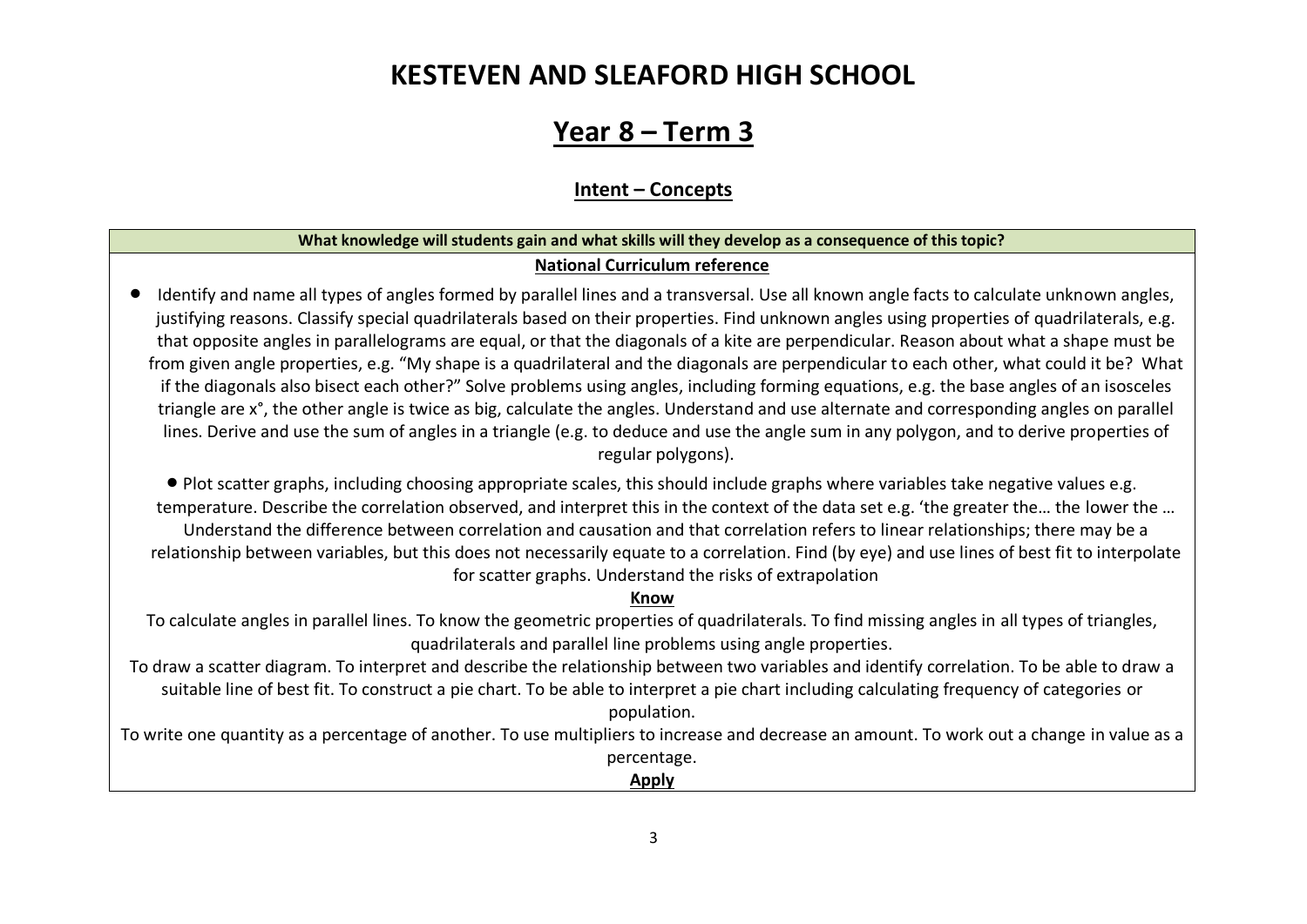| To be able to estimate from a scatter graph and identify outliers, justifying why they are outliers.                           |                                                                                                                                            |  |  |  |
|--------------------------------------------------------------------------------------------------------------------------------|--------------------------------------------------------------------------------------------------------------------------------------------|--|--|--|
| Context problems including simple interest.                                                                                    |                                                                                                                                            |  |  |  |
| <b>Extend</b>                                                                                                                  |                                                                                                                                            |  |  |  |
| Use angle facts to solve bearing problems                                                                                      |                                                                                                                                            |  |  |  |
|                                                                                                                                | To understanding and explain misleading information in charts. To recognise when extrapolation occurs and its disadvantages. To be able to |  |  |  |
|                                                                                                                                | compare pie charts, recognising proportion and population is different.                                                                    |  |  |  |
|                                                                                                                                | Increase amounts by a percentage greater than 100% using a multiplier.                                                                     |  |  |  |
| What subject specific language will be used and developed in<br>What opportunities are available for assessing the progress of |                                                                                                                                            |  |  |  |
| this topic?                                                                                                                    | students?                                                                                                                                  |  |  |  |
| Degrees, right angle, acute angle, obtuse angle, reflex angle,                                                                 | End of half term test<br>$\bullet$                                                                                                         |  |  |  |
| vertically opposite, geometry, geometrical, parallel, alternate                                                                | Mid-term target questions                                                                                                                  |  |  |  |
| angles, corresponding angles, bearing, pie chart, total frequency,                                                             | Show me a pair of alternate (corresponding) angles. And another.                                                                           |  |  |  |
| correlation, scatter graph, line of best fit, strong, weak,                                                                    | And another                                                                                                                                |  |  |  |
| percentage, decrease, increase, profit, loss, compare, reverse,                                                                | Jenny thinks that hexagons are the only polygon that tessellates.                                                                          |  |  |  |
| compound, multiplier, off, of, depreciate, appreciate, interest,                                                               | Do you agree? Explain your reasoning.                                                                                                      |  |  |  |
| tax, VAT, decay,                                                                                                               | Convince me that the angles in a triangle total 180°.                                                                                      |  |  |  |
|                                                                                                                                | Show me an example of a sketch where the bearing of A from B is                                                                            |  |  |  |
| Notation                                                                                                                       | between 90° and 180°. And another, And another                                                                                             |  |  |  |
| Dash notation to represent equal lengths in shapes and                                                                         | The bearing of A from B is 'x'. Find the bearing of B from A in                                                                            |  |  |  |
| geometric diagrams                                                                                                             | terms of 'x'. Explain why this works.                                                                                                      |  |  |  |
| Arrow notation to show parallel lines                                                                                          | Show me a scatter graph with positive (negative, no) correlation.                                                                          |  |  |  |
| Bearings are always given as three figures; e.g. 025°                                                                          | And another. And another.                                                                                                                  |  |  |  |
|                                                                                                                                | What's the same and what's different: scatter diagram, bar chart,                                                                          |  |  |  |
|                                                                                                                                | pie chart?                                                                                                                                 |  |  |  |
|                                                                                                                                | Always/Sometimes/Never: A scatter graph shows correlation                                                                                  |  |  |  |
|                                                                                                                                | Convince me that the multiplier for a 150% increase is 2.5                                                                                 |  |  |  |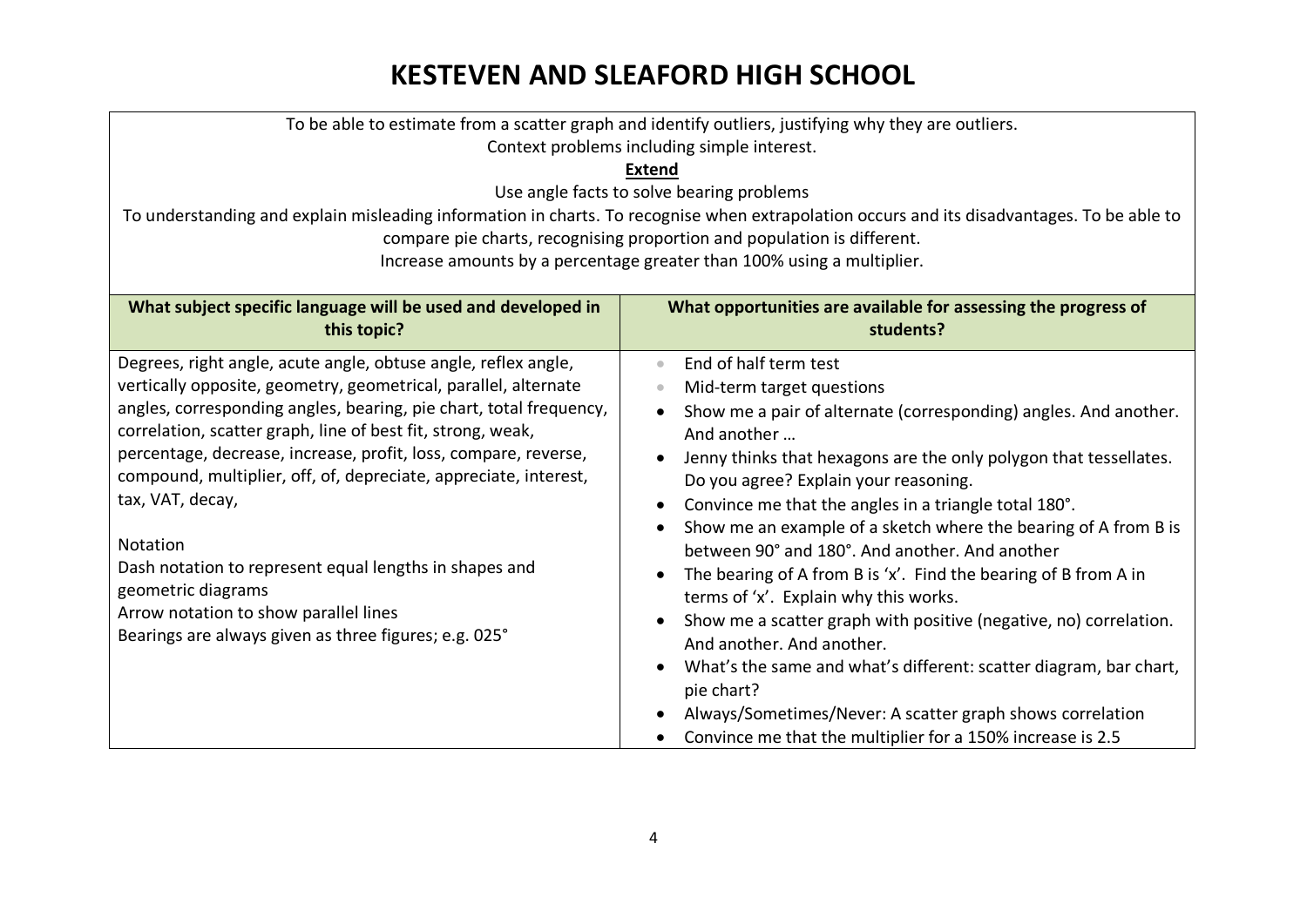| Kenny buys a poncho in a 25% sale. The sale price is £40. Kenny<br>$\bullet$<br>thinks that the original is £50. Do you agree with Kenny? Explain<br>your answer. |
|-------------------------------------------------------------------------------------------------------------------------------------------------------------------|
| Jenny thinks that increasing an amount by 200% is the same as<br>$\bullet$<br>multiplying by 3. Do you agree with Jenny? Explain your answer.                     |
| <b>Misconceptions include:</b><br>$\bullet$                                                                                                                       |
| Some pupils may think that alternate and/or corresponding<br>angles have a total of 180° rather than being equal.                                                 |
| Pupils may measure bearings anti-clockwise rather than clockwise<br>$\bullet$                                                                                     |
| Some pupils may forget to measure bearings from North                                                                                                             |
| Some pupils may think that the sum of the interior angles of an n-                                                                                                |
| sided polygon can be calculated using Sum = $n \times 180^\circ$ .                                                                                                |
| Use of non-mathematical language such as 'Z-angle' or 'F-angle'<br>$\bullet$                                                                                      |
| Lack of awareness of labelling conventions such as arrows on                                                                                                      |
| parallel lines, hatch markings, ∠ABC and perpendicular markings                                                                                                   |
| If the bearing of A from B is 'x', then some pupils may think that<br>$\bullet$<br>the bearing of B from A is '180 $-x'$ .                                        |
| The north elevation is the view of a shape from the north (the<br>$\bullet$                                                                                       |
| north face of the shape), not the view of the shape while facing<br>north.                                                                                        |
| Being unable to read or choose an appropriate scale                                                                                                               |
| Having difficulty viewing the graph dynamically, i.e. thinking                                                                                                    |
| about what happens as a variable varies                                                                                                                           |
| Having difficulty expressing correlations in context, particularly                                                                                                |
| negative correlations                                                                                                                                             |
| Confusing no correlation and negative correlation<br>$\bullet$                                                                                                    |
| Thinking that all lines of best fit must pass through the origin                                                                                                  |
| Some pupils may confuse the fact that the sections of the pie                                                                                                     |
| chart total 100% and 360°                                                                                                                                         |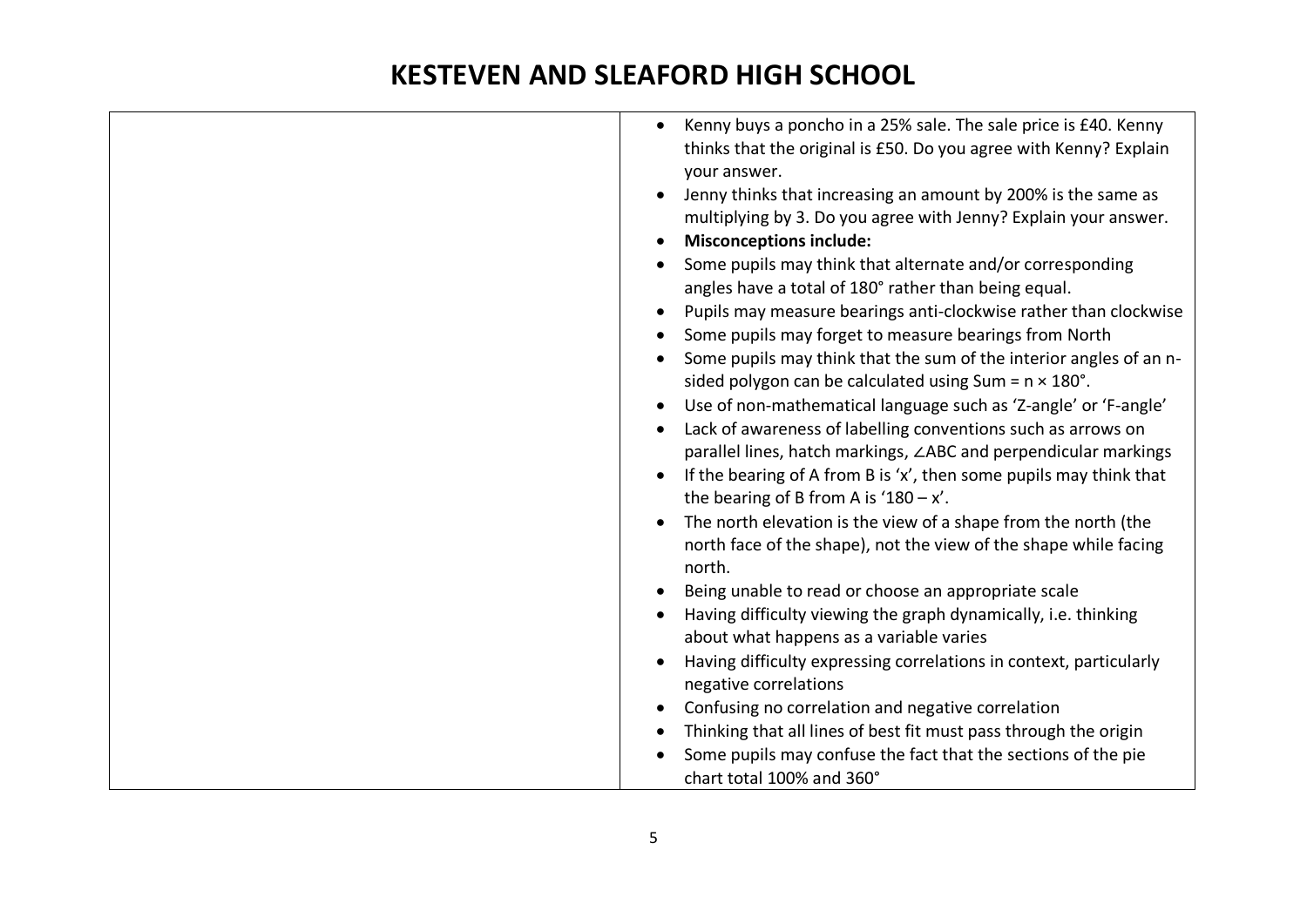| Not understanding that percent means out of 100<br>Not understanding that fractions, decimals and percentages can<br>all be equivalent<br>Failing to differentiate between 'of' and 'off'<br>Lack of contextual real-life understanding of e.g. 30% off or +VAT<br>Only being able to use one method to calculate percentages, e.g.<br>an additive model<br>Some pupils may think that the multiplier for a 150% increase is<br>1.5<br>Some pupils may think that increasing an amount by 200% is the<br>same as doubling. |
|----------------------------------------------------------------------------------------------------------------------------------------------------------------------------------------------------------------------------------------------------------------------------------------------------------------------------------------------------------------------------------------------------------------------------------------------------------------------------------------------------------------------------|
| Reverse percentage problems will not be studied in Year 8. A secure<br>understanding of always multiplying by the multiplier for an increase or<br>decrease should be gained this year in preparation.                                                                                                                                                                                                                                                                                                                     |

| <b>Angles</b>                                                                                                | R |  |
|--------------------------------------------------------------------------------------------------------------|---|--|
| To calculate angles in parallel lines                                                                        |   |  |
| To know the geometric properties of<br>quadrilaterals                                                        |   |  |
| To find missing angles in triangles,<br>quadrilaterals and parallel line problems<br>using angle properties. |   |  |
| To calculate bearings using angle facts                                                                      |   |  |